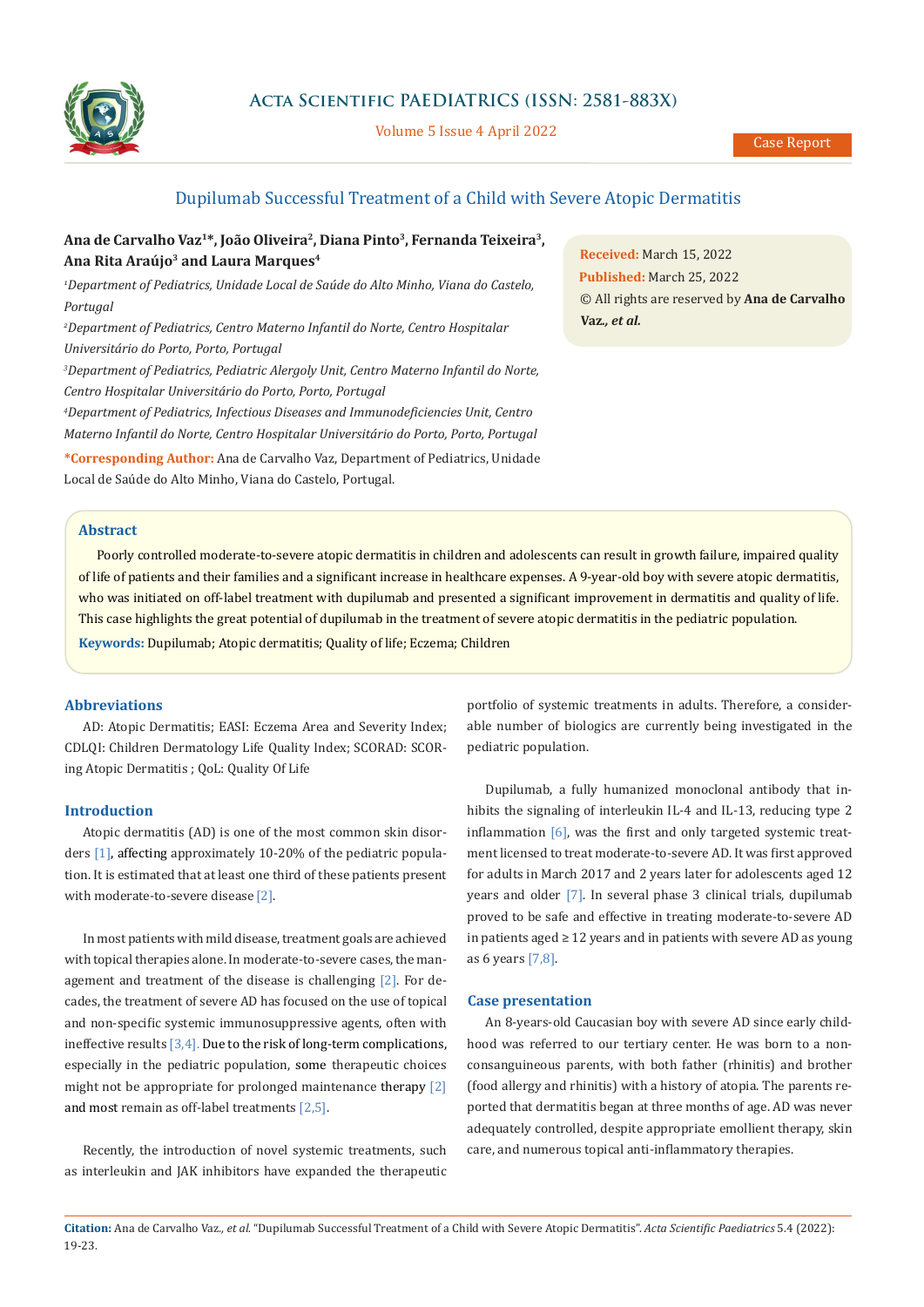At age 5, AD worsened, and several therapies were prescribed: topical corticosteroids and short courses of systemic corticosteroids, topical pimecrolimus, systemic Montelukast, and antihistamines. Nevertheless, he presented with skin infections managed with multiple courses of topical and systemic antibiotics and required two hospitalizations for intravenous antimicrobial and corticosteroid treatment. By the age of 6 years, he presented with persistent allergic rhinitis, and laboratory assessment revealed eosinophilia, elevated IgE levels (3090 KU/L), and polysensitization to food and inhalant allergens. His rhinitis improved significantly after a three-year course of mite immunotherapy, but on the contrary, his eczema was not controlled, despite multiple foods avoidance (milk, egg and wheat). A 3-month trial with oral cyclosporine was attempted, but no clinical improvement of the eczema was observed.

The referral to our center at the age of 8 years was followed by an analytical and clinical worsening figure 1. During follow-up at our center, the patient's serum IgE ranged from 2205 to 7020 KU/L. He had normal IgG, IgA, and IgM levels, and normal responses to protein and polysaccharide-based vaccines. Primary immunodeficiencies were excluded, including DOCK 8 and STAT3 deficiency. Filaggrin deficiency was also excluded. Serum protein electrophoresis showed no monoclonal bands and Th17-cell counts in the peripheral blood were normal.



**Figure 1:** Excoriated, erythematosous and eczematous plaques scattered in the neck, trunk and feet, before dupilumab treatment.

The patient's dermatitis severity was evaluated using the "Scoring of Atopic Dermatitis" (SCORAD) (total score 52) and the "Eczema Area and Severity Score" (EASI) (total score 22), revealing severe disease with a profound effect on quality of life (QoL), assessed by the "Children´s Dermatology Life Quality Index" (CDLQI) (total score of 25).

He was started on systemic corticosteroids (1mg/kg/day) and his symptoms improved, which translated into an improved SCO-RAD score, which dropped to 37. Despite perceived improvement, his disease often flared up and the side effects of long-term corticosteroids became apparent, with a cushingoid appearance and weight gain. Moreover, the patient started to present with worrisome comorbidities, such as learning difficulties, sleep disturbances, and behavioral disorders, and was referred to a psychology consultation.

Considering the severe course of the disease, despite aggressive topical and systemic therapies, and the long-term adverse effects of corticosteroids, and the comorbidities observed, at the age of 9, the patient was started on off-label dupilumab, after approval of the Pharmacy and Therapeutics Committee and Ethics Commission of our center.

Written informed consent was obtained from his parents. The patient received a subcutaneous injection of a loading dosage of 600 mg of dupilumab, followed by 300 mg every month, with the assumption of future adjustments based on his response to therapy.

Treatment response was assessed based on SCORAD and improvement in QoL was assessed using CDLQI, with the questionnaires being completed by the patient and by their parents, prior to dupilumab treatment and every 2 weeks.

The patient´s eczema and pruritus improved significantly within 6 weeks of the first dose of dupilumab, resulting in improved sleep and QoL, with decreases in SCORAD (total score 20,1) and CDLQI (total score 6). After the second dose of dupilumab, the patient was able to progressively reduce systemic steroids that were discontinued 12 weeks after the biological agent was introduced.

20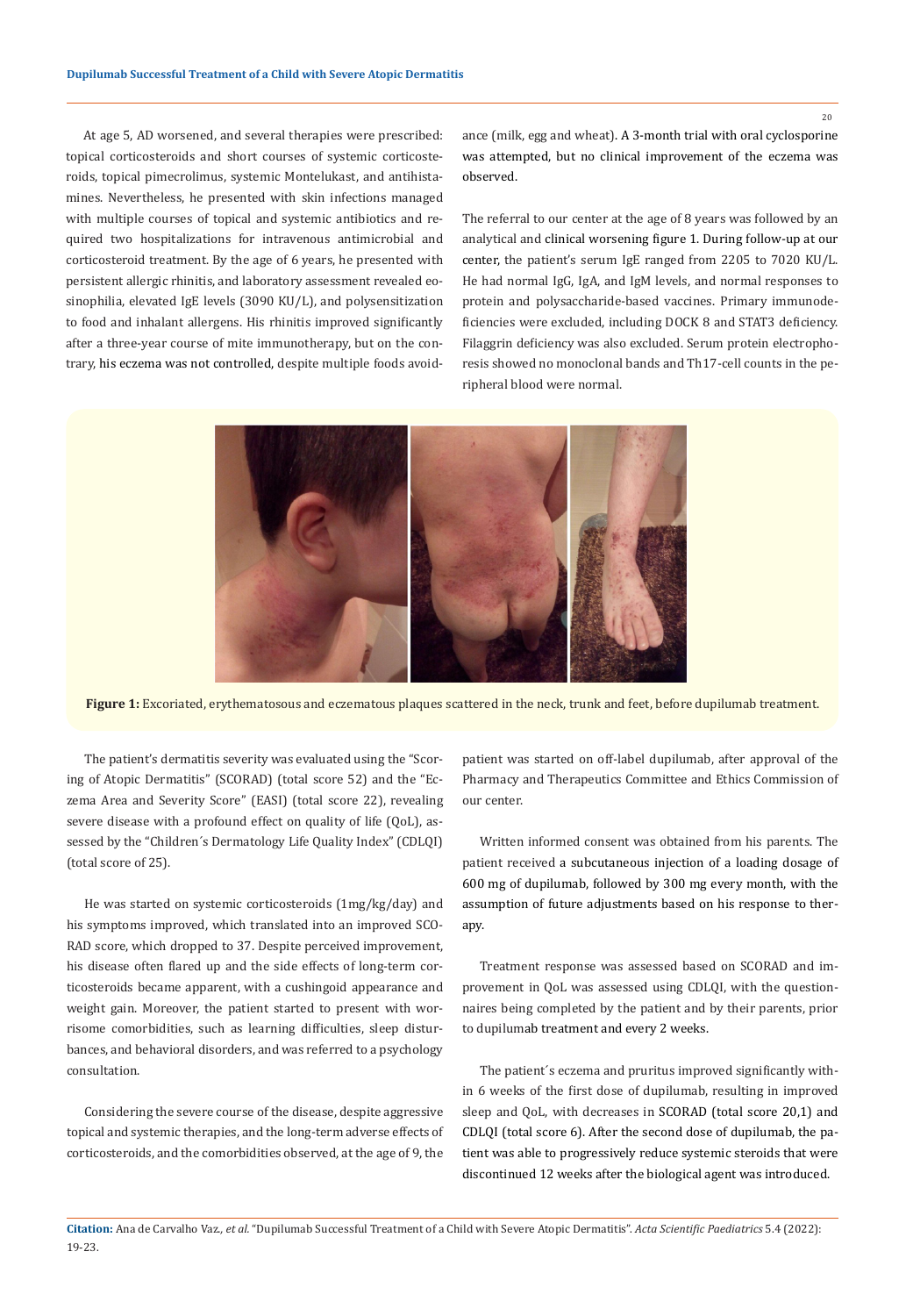Eight months after dupilumab´s therapy, the patient presented with palpebral eczema and lesions on the neck, despite concomitant treatment with topical corticosteroids, and the dupilumab dose was increased to 300 mg once every 2 weeks. During treatment, the patient was monitored for eye symptoms, and he was started treatment on topical eye drops, after a mild transitory conjunctivitis, which led to a reduction in the dupilumab dose to 300 mg once every 3 weeks, a dose regimen that he currently maintains.

Twenty-four months after starting treatment, at 11 years of age, the patient continues to tolerate dupilumab with a sustained response. He currently presents with only mild palpebral dermatitis, which is controlled with topical corticosteroids, and no other skin lesions on visual examination figure 2. The evolution of the SCORAD, EASI, and CDLQI scores during management is shown in figure 3. Twenty-four months after treatment initiation, the SCO-RAD score is 10 and the EASI and CDLQI scores are 1. Additionally, a marked decrease in total IgE (349 KU/L) and specific IgE levels was observed. He currently follows a well-balanced diet, without any food restrictions. When comparing evaluations before and 24-months after dupilumab initiation, weight reduction from the > 97th percentile to the 85-97th percentile and an improvement in statural growth were observed, with height moving from the 10th percentile to the 25th percentile.



**Figure 2:** Patient after dupilumab treatment, showing dramatically improvement in his eczema.





21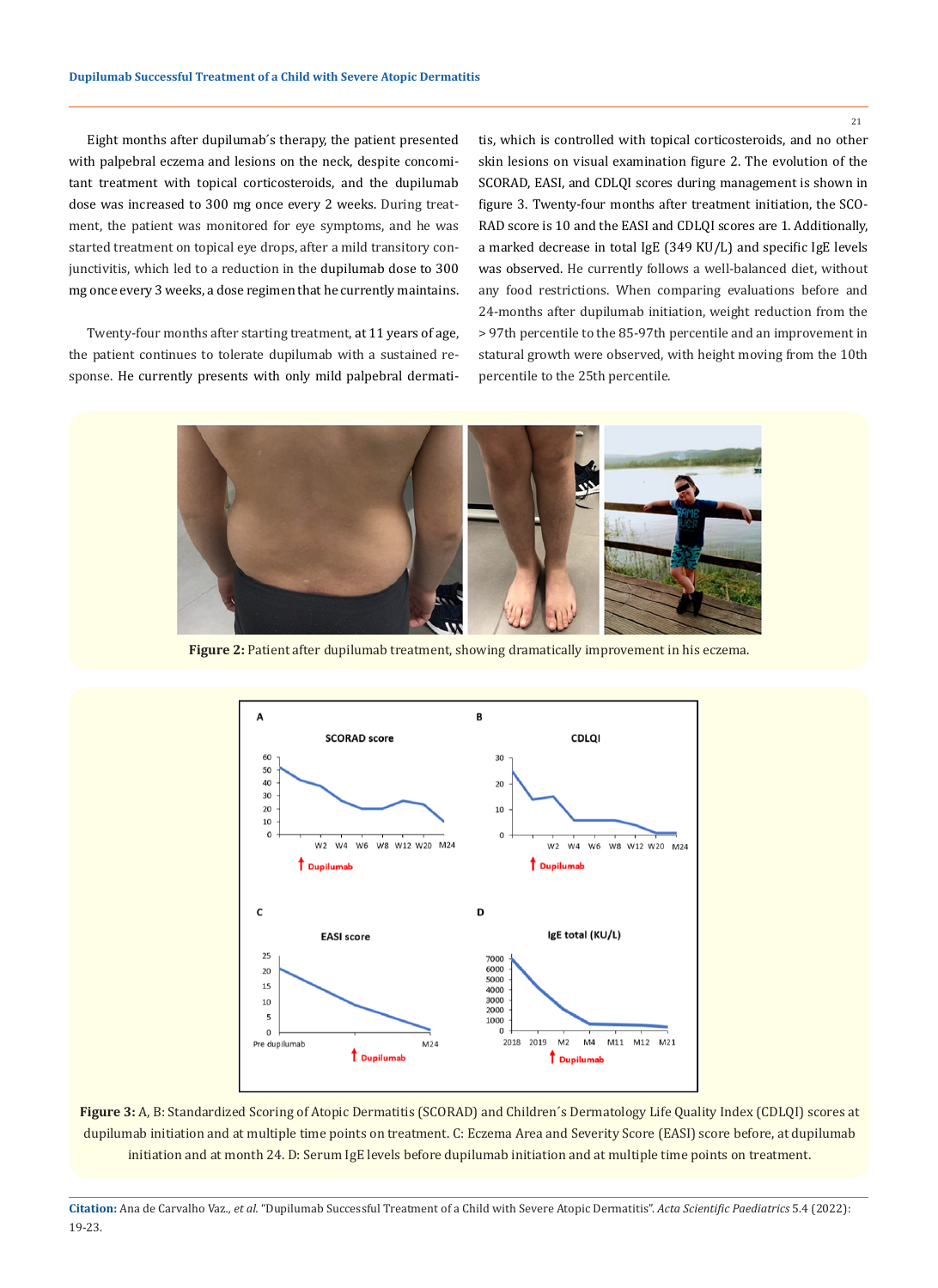#### **Discussion**

Our case report describes a patient with severe AD and elevated IgE levels, who had a rapid and sustained improvement of his eczema, including itch, sleep, and QoL, with near-complete regression of lesions within 12 weeks after the introduction of dupilumab therapy.

The treatment response observed in our patient was not significantly different from that reported in the adult and adolescent trials. SCORAD, EASI, and DLQI scores showed sustained improvement after 24 months of treatment. We also observed a substantial decrease in IgE levels and allergen-specific IgE concentration and a significant decrease in skin infections.

New targeted therapies for AD have been developed based on an increased understanding of the disease pathogenesis. Dupilumab was the first approved monoclonal antibody targeting the shared IL-4Rα subunit that inhibits IL-4 and IL-13 signal transduction and aberrant Th2 responses [9].

In this case report, dupilumab was used off-label since it had only been approved for treatment of moderate-to-severe AD in patients aged 12 years or older [9]. Patient dosing parameters were based on ongoing dupilumab clinical trials in the pediatric population [10] and adjustments were based on patient clinic response and adverse effects. Ophthalmic adverse events have been reported in a minority of patients in clinical trials [9] and our patient developed mild conjunctivitis, after increasing the dupilumab dose 300 mg every 2 weeks, leading us to hypothesize that this interval between doses was too short.

Although dupilumab does not require routine laboratory monitoring  $[10]$ , laboratory tests were performed 1, 3, 6 and 12 months after dupilumab initiation and revealed no relevant toxicity.

At the time of manuscript submission, dupilumab had already been licensed for the treatment of moderate-to-severe AD in patients aged  $\geq 6$  years.

#### **Conclusion**

Dupilumab was a very important addition to AD therapies available for children with moderate-to-severe disease, who are candidates for systemic therapy. Given the physical, emotional and psychological comorbidities of this condition, patient selection should be individualized and barriers to its use should be minimized. Pediatric patients deserve timely access to new treatments given the potential impact of AD on growth and development, socialization, school performance and direct and indirect healthcare costs [9,10].

Our patient´s results suggest that dupilumab is a satisfactory therapy, not only in terms of disease activity control but also in terms of its impact on quality of life, with an acceptable safety profile, over a longer duration of treatment (at least 24 months), which is consistent with recent clinical trials that have been conducted.

It is crucial to make a concerted effort to optimize the use of new therapies, such as dupilumab, in AD patients and possibly, in other related diseases involving type 2 inflammation[10].

#### **Conflict of Interest**

Authors state no conflict of interest.

### **Bibliography**

- 1. Mortz CG., *et al*[. "Atopic dermatitis from adolescence to adul](https://pubmed.ncbi.nlm.nih.gov/25832131/)[thood in the TOACS cohort: prevalence, persistence and co](https://pubmed.ncbi.nlm.nih.gov/25832131/)morbidities". *Allergy* [70 \(2015\): 836-845.](https://pubmed.ncbi.nlm.nih.gov/25832131/)
- 2. [Hanifin JM and Reed ML. Eczema Impact Working Group: "A](https://pubmed.ncbi.nlm.nih.gov/17498413/) [population-based survey of eczema prevalence in the United](https://pubmed.ncbi.nlm.nih.gov/17498413/) States". *Dermatitis* [18 \(2007\): 82-91.](https://pubmed.ncbi.nlm.nih.gov/17498413/)
- 3. [Chong JH and Koh MJA. "Non-topical management of recalci](https://adc.bmj.com/content/102/7/681)[trant pediatric atopic dermatitis".](https://adc.bmj.com/content/102/7/681) *Archives of Disease in Childhood* [102 \(2017\): 681-686.](https://adc.bmj.com/content/102/7/681)
- 4. [Slater NA and Morrell DS. "Systemic therapy of childhood](https://pubmed.ncbi.nlm.nih.gov/25889129/) atopic dermatitiss". *[Clinics in Dermatology](https://pubmed.ncbi.nlm.nih.gov/25889129/)* 33 (2015): 289- [299.](https://pubmed.ncbi.nlm.nih.gov/25889129/)
- 5. Silva D., *et al*[. "Off-label prescribing for allergic diseases in chil](https://pubmed.ncbi.nlm.nih.gov/23769737/)dren". *[World Allergy Organization Journal](https://pubmed.ncbi.nlm.nih.gov/23769737/)* 7 (2014): 4.
- 6. Guttman-Yassky E., *et al*[. "Dupilumab progressively improves](https://pubmed.ncbi.nlm.nih.gov/30194992/) [systemic and cutaneous abnormalities in patients with atopic](https://pubmed.ncbi.nlm.nih.gov/30194992/)  dermatitis". *[The Journal of Allergy and Clinical Immunology](https://pubmed.ncbi.nlm.nih.gov/30194992/)*  [143 \(2019\): 155-172.](https://pubmed.ncbi.nlm.nih.gov/30194992/)

22

**Citation:** Ana de Carvalho Vaz*., et al.* "Dupilumab Successful Treatment of a Child with Severe Atopic Dermatitis". *Acta Scientific Paediatrics* 5.4 (2022): 19-23.